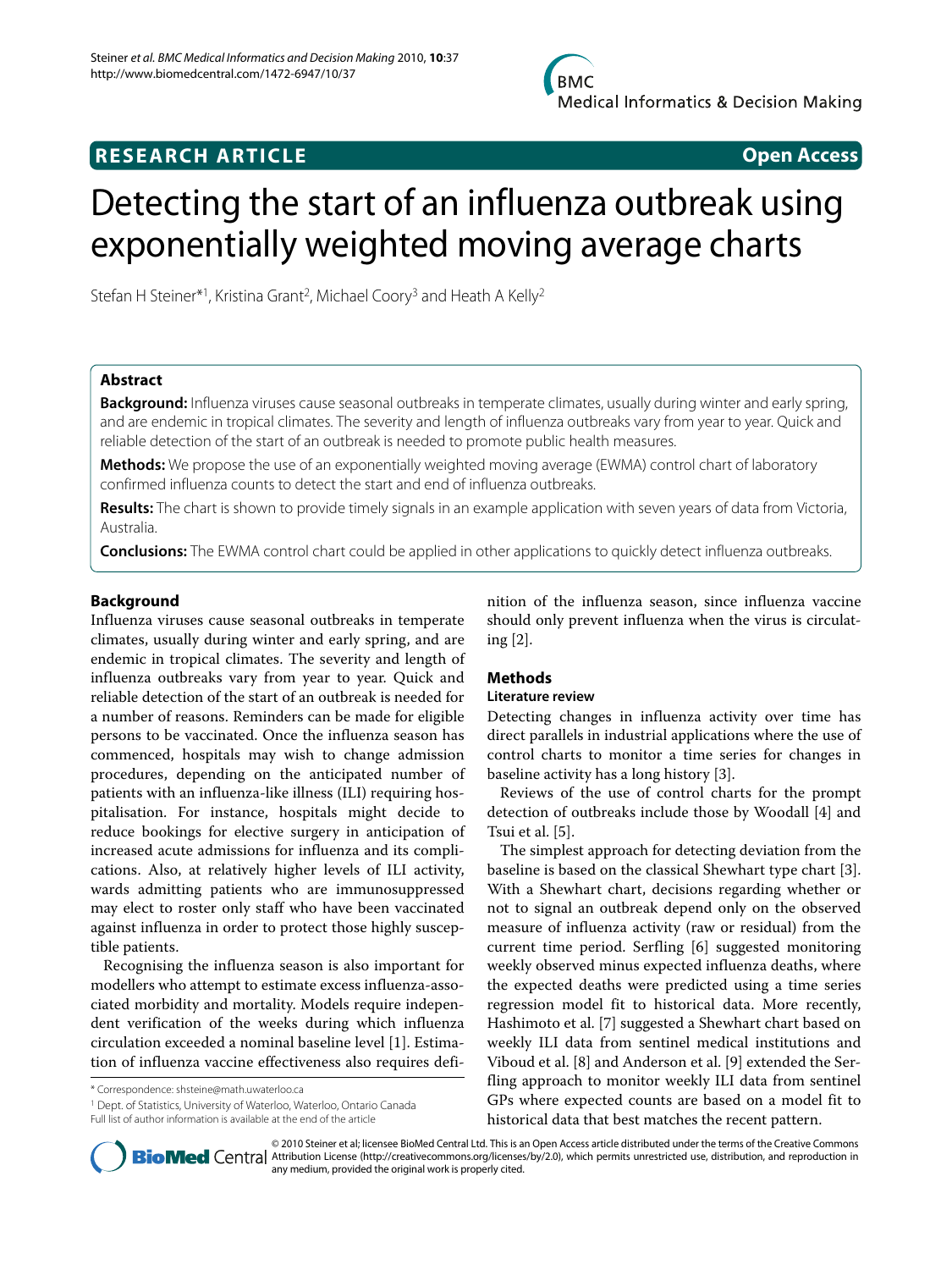Using observed minus expected counts [\[6](#page-7-5)[,8](#page-7-7)[,9](#page-7-8)] rather than actual counts, changes the implicit goal of the monitoring. Large observed minus expected counts (model residuals) suggests behaviour different than what we expected. For influenza we expect relatively large increases in activity that will be sustained over a number of weeks or months. In temperate climates we also expect a strong seasonal pattern with increased activity during the winter. As such, seasonal outbreaks may not correspond to large residuals, given that the expected counts would be high. However, our goal is the detection of an influenza outbreak, whether it corresponds to the expected seasonal activity or otherwise.

Cumulative Sum (CUSUM) charts are sequential monitoring methods where the current magnitude of the chart statistic, and thus the decision as to whether or not the chart should signal, depends on the observed (and possibility expected) counts from a number of recent time periods rather than a single time period as with a Shewhart chart. In the influenza monitoring context, a CUSUM chart was proposed by Muscatello et al. [\[10\]](#page-7-9) for monitoring emergency department observed ILI counts minus the count from seven days prior. Thresholds are set heuristically based on a best fit of historical data. This approach is effective for detecting short term changes in influenza activity; however unfortunately the CUSUM has no intuitive interpretation.

From the industrial process monitoring literature [\[3](#page-7-2)] we know that Shewhart charts are good at detecting sudden large process changes, while sequential methods, such as CUSUM charts, are better for smaller sustained or gradual changes. As influenza outbreaks typically result in a large change in observed activity we may conclude that Shewhart methods would be ideal. However, at the start of an outbreak there is a transition period where activity is increasing, so the change from baseline activity to an established outbreak is not instantaneous. Also, there can be considerable variation, due to small numbers of counts and mild self limiting (unimportant) outbreaks, in observed activity even when there is no defined outbreak. As such it is not immediately clear whether a Shewhart or CUSUM approach is preferred. Cowling et al. [[11\]](#page-7-10) compare a variety of methods including time series methods, regression and CUSUM. However, there are many variations on the approaches, and, as discussed earlier, methods based on model residuals have a different goal than methods based on raw counts.

As a compromise between Shewhart and sequential approaches, such as CUSUM, we can modify the Shewhart approach by including runs rules which increases the sensitivity to small sustained changes. Runs rules can take many forms [\[3](#page-7-2)]. In the context of monitoring influenza, Toubiana et al. [[12\]](#page-7-11) and Watts et al. [\[13](#page-7-12)] discuss the use in France and Australia respectively of an ILI moni-

toring approach based on sentinel GPs that signals only when the observed count is above a threshold for two consecutive weeks. A similar idea comes from Muscatello et al. [[14](#page-7-13)] who propose basing signals on a four week moving average.

#### **Data source**

Our study was based in Victoria, the second most populous state of Australia with an estimated population of 5.2 million people. We monitored the level of influenza activity in the community using weekly laboratory confirmed influenza notification data. Laboratory confirmed influenza is a notifiable disease in Victoria and it is a legal requirement that cases are notified in writing by the responsible laboratory and medical practitioner within five days of diagnosis to the Victorian Government Department of Health [[15\]](#page-7-14). The number of laboratory confirmed influenza diagnoses depends on the prevalence of influenza and testing behaviour of clinicians responsible for the diagnosis and management of influenza. We have assumed that testing out-of-season (December - April in the southern hemisphere) would be roughly constant while, during the influenza season and during an outbreak of sporadic influenza, testing will increase.

All laboratory tests were conducted at the Victorian Infectious Diseases Reference Laboratory (VIDRL) from patients with ILI from sentinel general practices who were tested for influenza and from patients tested as part of routine clinical mangement. Sentinel general practices are community-based practices that provide surveillance data on infectious diseases. It is generally assumed that sentinel practices represent all community practices and information from those practices describes infectious disease activity in the community [[16\]](#page-7-15). Laboratory testing used polymerase chain reaction (PCR) assays for the diagnosis of influenza [[17\]](#page-7-16). The weekly VIDRL laboratory confirmed influenza counts for the period 2002-2008 are shown in Figure [1.](#page-2-0) The seasonal influenza outbreaks are clearly visible. The start of each influenza season corresponds to a rapid increase in the number of laboratory notifications. It therefore seems reasonable the start of an influenza outbreak should be relatively easy to detect prospectively.

We have used laboratory confirmed influenza as a specific outcome in this study. We have previously shown that, although the syndrome of ILI corresponds to influenza detections in our laboratory [\[13\]](#page-7-12), only about 40% of all ILI diagnoses by sentinel general practitioners in Victoria between 2003-7 were confirmed as influenza [\[2](#page-7-1)]. The median interval between symptom onset and registration for a laboratory test was three days for a patient recruited through sentinel GPs in Victoria in 2007 and 2008. Testing is generally accomplished within 48 hours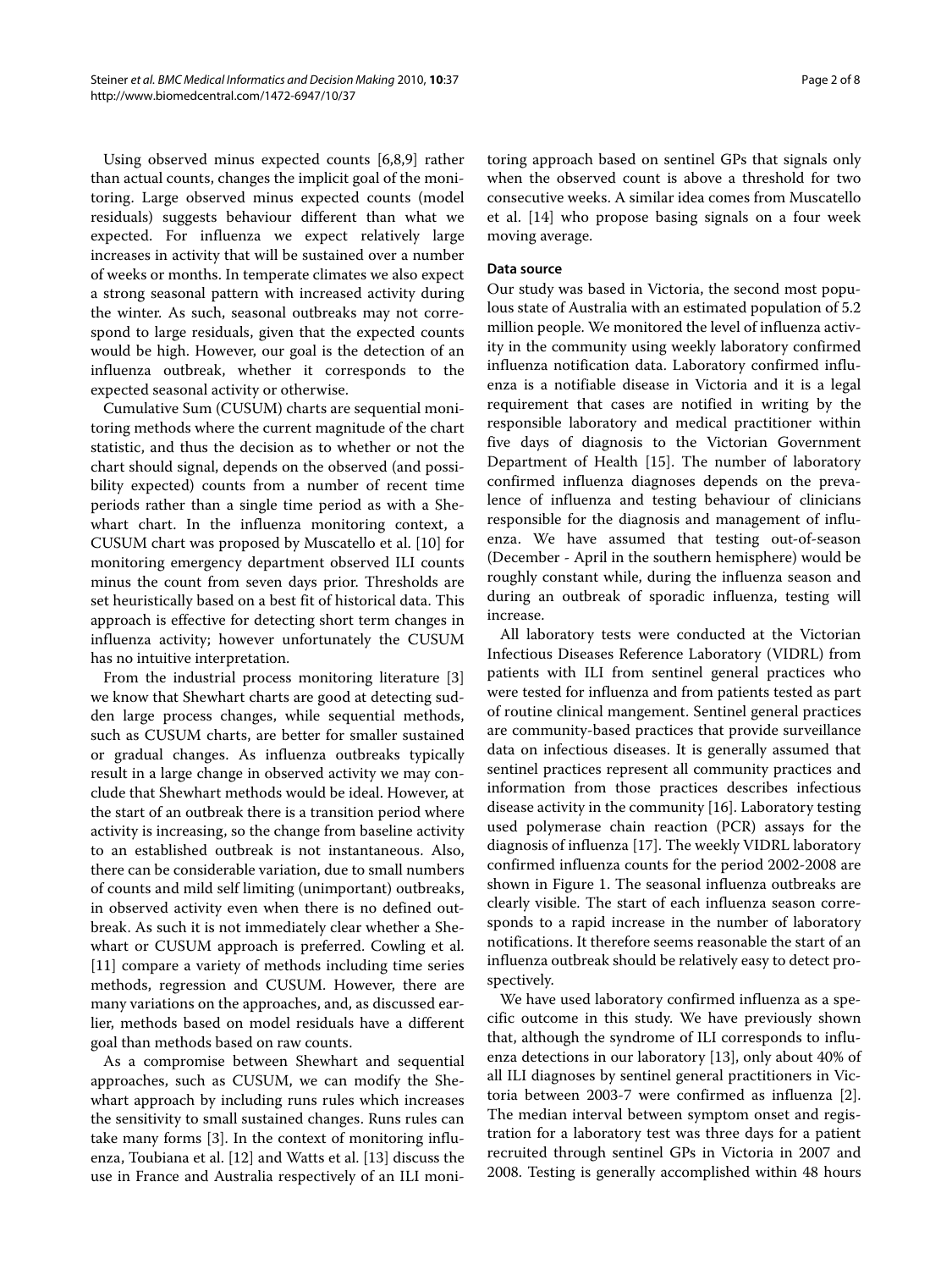<span id="page-2-0"></span>

and results are automatically notified to the Health Department. The delay between recording of an episode of ILI at a sentinel general practice and confirmation of that ILI as being due to influenza would be generally less than one week.

#### **Establishing a threshold**

Using a threshold on the observed weekly number of positive laboratory notifications corresponds to a Shewhart chart and is the simplest approach. We illustrate the difficulties with this approach in Figure [1](#page-2-0) using a threshold of 6.5 positive notifications per week, a value chosen by inspection to detect the start of a season without signalling often out-of-season. Since we are using count data, any value between 6 and 7 will represent the same threshold. Using the empirical baseline data (i.e. when the process is assumed to be in-control) the false alarm rate with a threshold of  $6.5$  is  $5/156 = 0.032$ . Due to the occasional isolated outliers from large counts out-of-season it is difficult to detect the start of the influenza season while avoiding frequent false alarms. False alarms occur when the monitoring procedure signals the start of an outbreak, but the increase in laboratory notifications is not sustained over a number of weeks.

One way to alleviate this problem of frequent false alarms is to base the detection on a smoothed version of the laboratory notification time series. This can be done several ways, for example Muscatello et al. [\[14](#page-7-13)] recommended using a four week moving average of laboratory notifications for monitoring. Their approach signals the start of the influenza season whenever the four-week moving exceeds a preset threshold. While effective, this approach has the disadvantage that there is an arbitrary sudden cutoff for those observations included in the smoother. We compare the performance of this MA(4) approach to the proposed EWMA method later in this paper.

# **The exponentially weighted moving average (EWMA) control chart**

To detect the start (and end) of an influenza outbreak we propose the exponentially weighted moving average (EWMA) control chart [[18\]](#page-7-17) defined as:

$$
E_t = \lambda y_t + (1 - \lambda) E_{t-1}, \text{ for } t = 1, 2, ... \tag{1}
$$

where  $y_t$  equals the number of laboratory notifications in week *t*,  $0 < \lambda \le 1$  and  $E_0 = 0$  (or some other suitable starting value). The EWMA "signals" the first time  $E_t > h$ . Note that applying the EWMA formula (1) recursively we get  $E_t = \lambda y_t + \lambda (1-\lambda)y_{t-1} + \lambda (1-\lambda)^2 y_{t-2} + \dots$  In other words, as the name suggests, the EWMA statistic  $E_t$  is a weighted average of all previous observed  $y_t$  values with weights that become (exponentially) smaller as we go further back in time. As such the EWMA statistic provides a local estimate of mean level of the process that produces the observed  $y_t$  values. Thus, unlike the CUSUM [[18\]](#page-7-17) the EWMA statistic provides a ready simple interpretation. EWMA charts have previously been proposed for monitoring community based epidemics as part of the ESSENCE surveillance system [[19\]](#page-7-18). The ESSENCE system is based on non traditional and syndromic information and has a much wider scope, i.e. detection of not just influenza outbreaks, and uses very different data than our proposal.

To apply the EWMA chart we need to choose the smoothing constant, *λ*, and threshold, *h*. Due to the usually rapid increase and decrease in the number of laboratory notifications of influenza we would want only a little smoothing. Thus, we would choose a fairly large value for *λ* like 0.5. Figure [2](#page-3-0) shows the EWMA chart for the Victorian laboratory notification data with  $\lambda = 0.5$  (both left and right panels show the same chart, the right panel restricts the range of the vertical axis). This value for  $\lambda$  is larger than that used in most industrial applications were the goal is to detect more gradual sustained changes. Note that with  $\lambda = 1$ , the EWMA control chart simplifies to the Shewhart control chart [[3\]](#page-7-2) as shown in Figure [1](#page-2-0).

The choice of threshold, *h*, requires a tradeoff between protection from false alarms and the ability to detect real changes quickly. Examining the EWMA of the historical data, shown in Figure [2](#page-3-0), suggests a threshold between 6 and 7 is a reasonable compromise. We added a threshold of 6.5 to the EWMA in Figure [2](#page-3-0) for illustration. In the next subsection we examine the nature of the tradeoff in more detail.

The proposed influenza detection procedure is based on whether the EWMA statistic  $E_t$ , as given in (1), is above or below the threshold. While  $E_t > h$  there is evidence of increased influenza activity. We define the first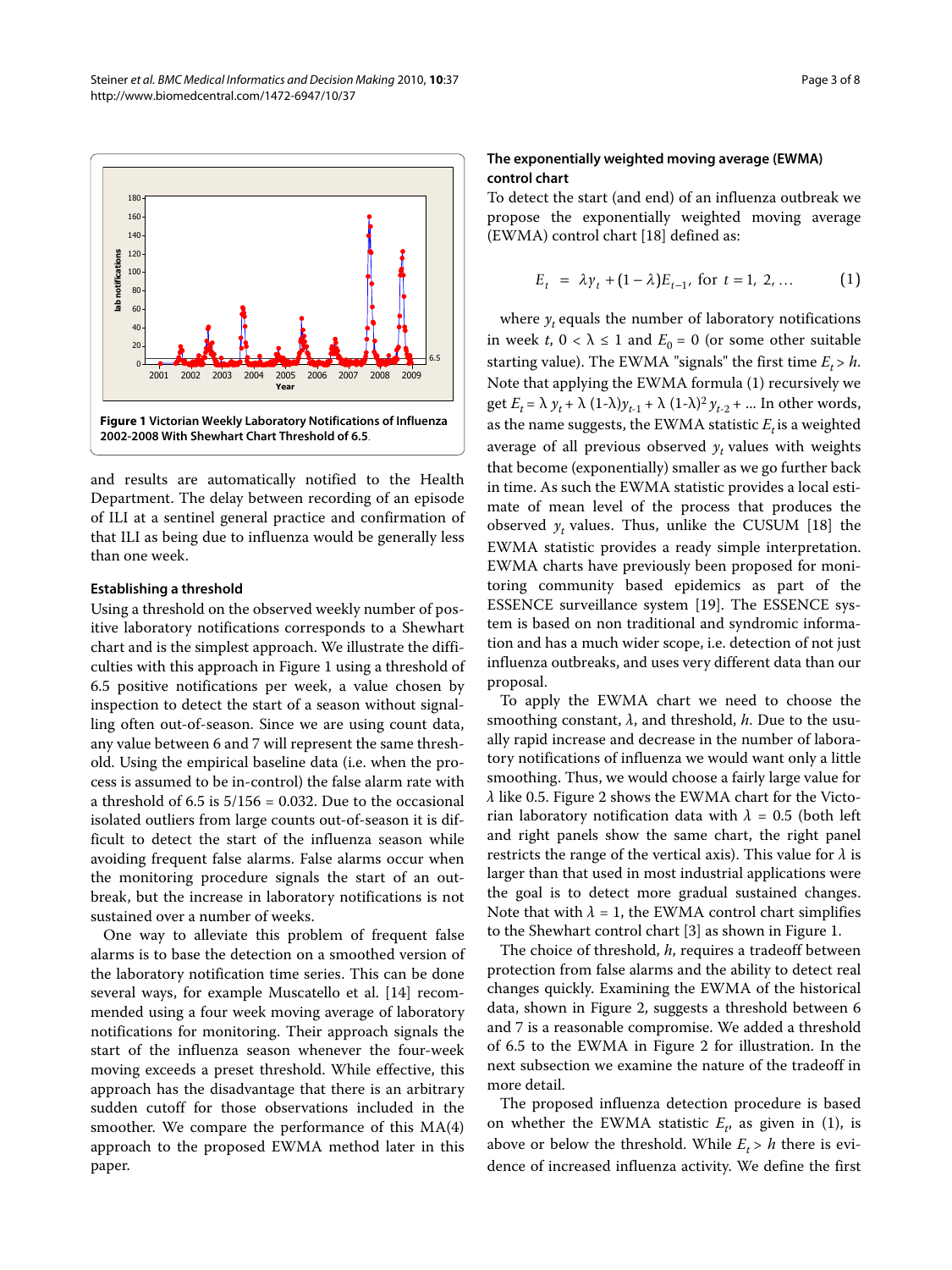<span id="page-3-0"></span>

time in the year when the EWMA is above threshold as the start of influenza season. To meet our secondary goal, we will signal the end of the influenza outbreak (or season) as the first time after the start of the outbreak that the EWMA falls below the threshold. Thus, mathematically, if  $E_t > h$  and  $E_{t-1} < h$ , i.e. the EWMA signals the start of an influenza outbreak at time *t*, the EWMA signals the end of that outbreak at time  $s > t$ , where  $E_s < h$  and  $E_{t+1}$ ,  $E_{t+2}, ..., E_{t+s-1} > h.$ 

# **Quantifying the performance of the EWMA control chart using the average run length**

We plan to apply the EWMA prospectively to new laboratory notification data. If we assume the past data are representative of the type of data we will see in the future, we can use the historical data to set the threshold and assess the likely performance of the EWMA control chart. To quantify the performance we use the average run length (ARL), that is, the average number of weeks until a signal [\[18](#page-7-17)]. It is not appropriate to use false alarm

rates or power to characterize the performance of a sequential control chart like an EWMA. Even with no change in activity, the chance of a signal at time *t* is not constant as it depends on the level of the EWMA at time *t*-1. We want a long ARL when there is only baseline influenza activity, while a good monitoring procedure will have a short ARL during an influenza outbreak.

# **Results and Discussion**

To apply the EWMA control chart to the Victoria influenza data we first address the question of the ARL to a false alarm, called the in-control ARL. In the historical data there were no large outbreaks in the (Southern Hemisphere) summer months. We use the five months December to April inclusive to define a period where there is only baseline influenza activity. Changes in laboratory confirmed influenza counts from the baseline rate represent outbreaks. The two plots in Figure [3](#page-3-1) summarize the available historical baseline activity data. The plot

<span id="page-3-1"></span>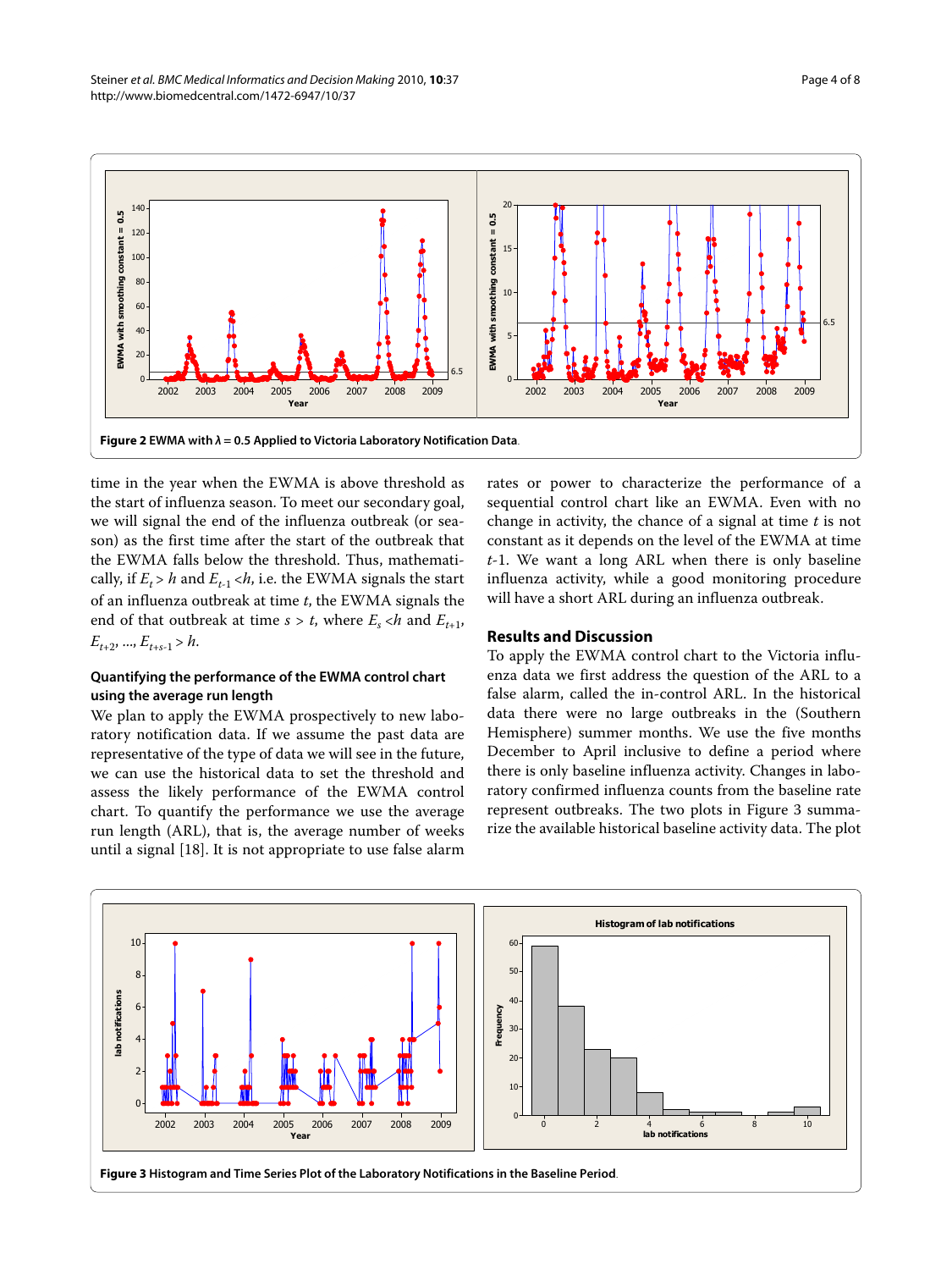in the left panel shows the notifications over time, while the right panel summarizes the same data in a histogram.

We have a total of 156 observations for the baseline weekly laboratory notifications. The number of positive influenza tests in the baseline period, as shown in the right panel of Figure [3,](#page-3-1) is low, averaging just 1.5 per week. Also, the pattern over time is fairly constant and autocorrelations are small. Thus it is reasonable to assume independence across weeks in the baseline period. However, finding a parametric distribution that fits the observed histogram in Figure [3](#page-3-1) proved difficult. The natural choice of a Poisson distribution fit poorly due mostly to the overdispersion represented by the observed counts of 9 and 10 as seen in the right panel of Figure [3.](#page-3-1) Instead we proceeded with the empirical distribution.

We use a Markov chain to approximate the steady state baseline ARLs with different thresholds [\[20\]](#page-7-19). The results are given in Figure [4.](#page-4-0) With the previously selected threshold of 6.5, we obtain a (cyclical) steady state [\[18\]](#page-7-17) average run length of 556 weeks. This means that using the proposed EWMA, we expect, on average, just one out-ofseason false alarm roughly every 25 years if the influenza activity remains at the baseline level (recall there are only 5 out-of-season months every year).

Next, we consider the speed with which the EWMA approach will signal changes in influenza activity from the baseline rate. Here we need an assumption for the distribution of the additional laboratory notifications due to the outbreak. We apply the following simple model:  $Y_t =$  $B_t$  + $O_t$ , where  $Y_t$  is a random variable whose realizations give the observed laboratory notifications,  $B_t$  is a random variable for the baseline influenza activity whose distribution is given by the empirical distribution shown in the histogram in Figure [3,](#page-3-1) and  $O_t$  is a random variable that

<span id="page-4-0"></span>

**Figure 4 Plot of the Baseline Average Run Length (ARL) by the threshold h**.

represents the additional laboratory notifications due to the influenza outbreak. We assume  $O_t$  has a Poisson distribution with mean *μ*. As the mean *μ* increases the severity of the influenza outbreak increases and with mean zero we have only baseline activity.

Figure [5](#page-5-0) shows how the EWMA ARL changes with *μ*. The EWMA very rapidly detects any outbreak with Poisson mean greater than about 6. Given the size of the outbreaks shown in Figure [1,](#page-2-0) we expect the EWMA chart to detect the typical seasonal influenza outbreak within one or two weeks of the outbreak's start. Note, however, that this analysis is only designed to give some indication of performance. To determine the ARLs we assumed a step change in the Poisson mean reflected the start of an influenza outbreak. In reality, an influenza outbreak is likely sudden but not instantaneous. Also, this analysis assumes outbreaks continue indefinitely at a constant rate. Smaller outbreaks may not be detected before they subside. However, our main goal is detecting large influenza outbreaks.

#### **Comparison of Methods**

Next we compare the proposed EWMA method using *λ* = 0.5 with the four period moving average,  $MA(4)$ , an approach advocated by Muscaltello et al. [\[14](#page-7-13)] and the Shewhart approach where we simply compare the observed count each week with a threshold. In this comparison we assume the number of ILI cases out-of-season follows a Poisson distribution with mean 2 and model outbreaks of various sizes by increasing the Poisson mean. We do not use the empirical out-of-season Victoria data here because, due to the small amount of data, it is not possible to find a Shewhart chart with a reasonably large in-control (or out-of-season) ARL. By setting up a Markov chain model that takes into account all four values that make up the moving average and because each count is an integer we can determine exact results for the performance of the MA(4) method. The results for the Shewhart chart are also exact while for the EWMA we use the Markov chain approximation. Figure [6](#page-5-1) gives the results on a log scale for the average run lengths of the three approaches. We were unable to exactly match the in-control performance of the three charts because of the inherent discreteness of the count data. With control limits of 4.4, 3.9 and 6.9 for the EWMA( $\lambda$  = 0.5), MA(4) and Shewhart approaches respectively we have a steady state in-control ARL of 190 for the EWMA and MA(4) methods but 220 for the Shewhart approach. We see in Figure [6](#page-5-1) that, as expected, the EWMA and MA(4) approaches are quicker to detect outbreaks than the Shewhart approach when the outbreak is relatively small. In addition for very large shifts the Shewhart chart is marginally better than the EWMA approach while the MA(4) approach takes longer to signal. This comparison is limited for our context because with influenza outbreaks we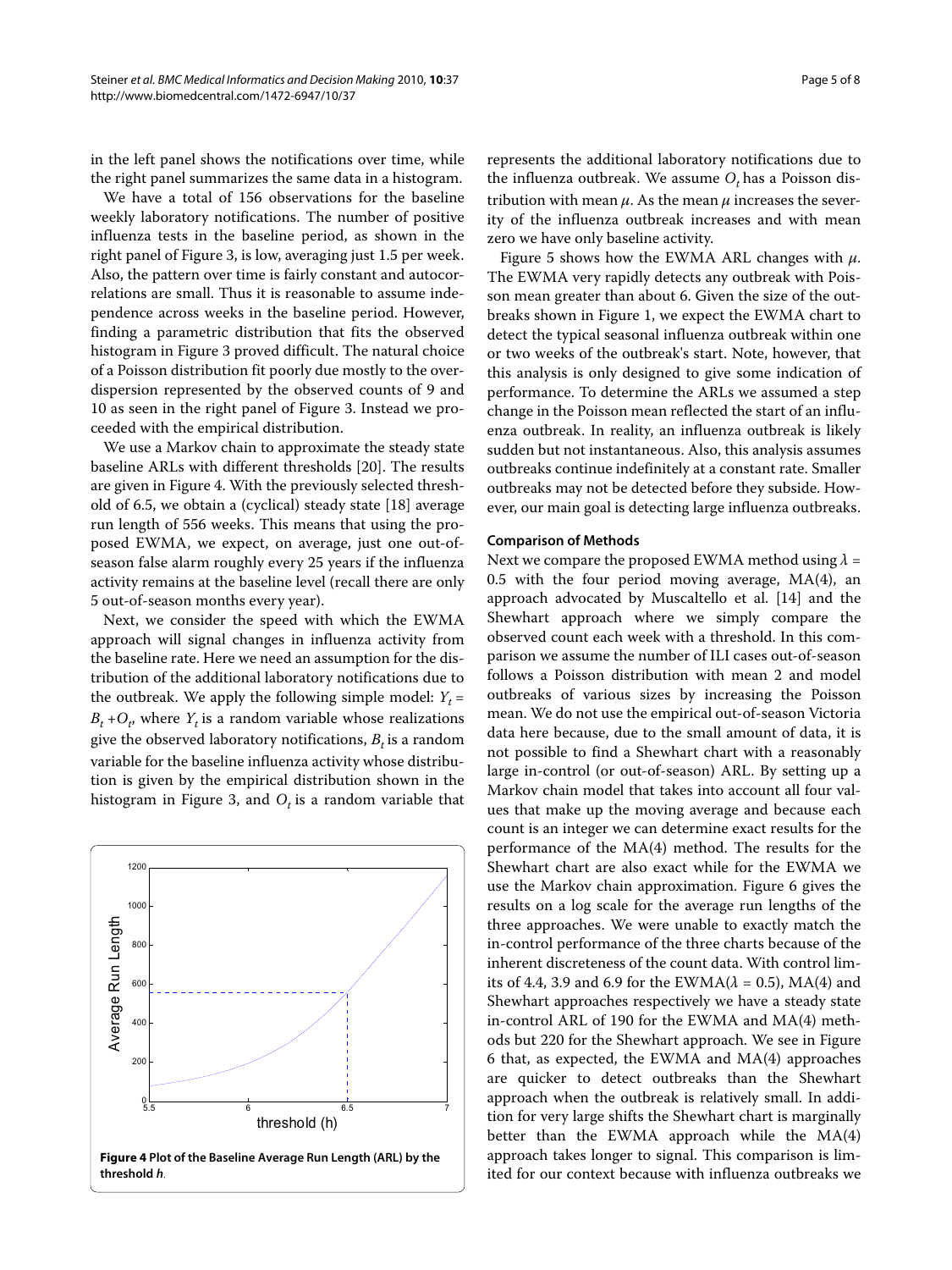<span id="page-5-0"></span>

expect sudden but not instantaneous large shifts in the mean number of counts. Modeling a more realistic influenza outbreak would require additional assumptions about how quickly changes take place and require either simulation or a much more complicated analysis to generate results. We feel that because the EWMA approach works very well in comparison to the MA(4) and Shewhart approaches for shifts of any size it is the preferred approach. Note in particular the EWMA is substantially better than the MA(4) approach for the larger shifts we hope to be able to detect quickly.

<span id="page-5-1"></span>

**Methods Solid line: EWMA, dashed line: MA(4), dashed dot line: Shewhart**.

# **Application of the EWMA chart**

We applied the proposed EWMA control chart to the laboratory notification data from Victoria. The resulting EWMA chart is given in Figure [2](#page-3-0). From Figure [2,](#page-3-0) the decision rules described earlier and the detailed records, we determined the signaled start and end weeks for the seasonal influenza outbreaks (see Table 1). Note that this determination was done in a prospective manner, that is, decisions were made at week *t* without looking at  $y_{t+1}$ ,  $y_{t+2}$ , etc. For comparison we also included in Table 1 the signal dates as determined by a retrospective inspection of notification data by epidemiologists. The start and end of the influenza season was fairly clear for all years except 2004 when there was very mild seasonal influenza activity.

The EWMA and retrospective approaches differed by at most one week in detecting the start of the influenza season. The EWMA gave no false signals for the start of an influenza season. Similar results were obtained for the end of the season determination with the exception of 2004. In 2004 the EWMA was above the threshold for weeks 37 and 40 through 46. As such, the EWMA approach signaled the end of the influenza season in week 38, and the subsequent start of another outbreak in week 40 which ended in week 47. These two signaled outbreaks together closely match the results from the retrospective analysis.

We have illustrated the application of our proposed EWMA influenza monitoring procedure with data from Victoria. Applying the approach elsewhere should be straightforward. Given some years of historical data we could produce a plot like Figure [2](#page-3-0) and use our judgment to select a reasonable threshold. The approach could also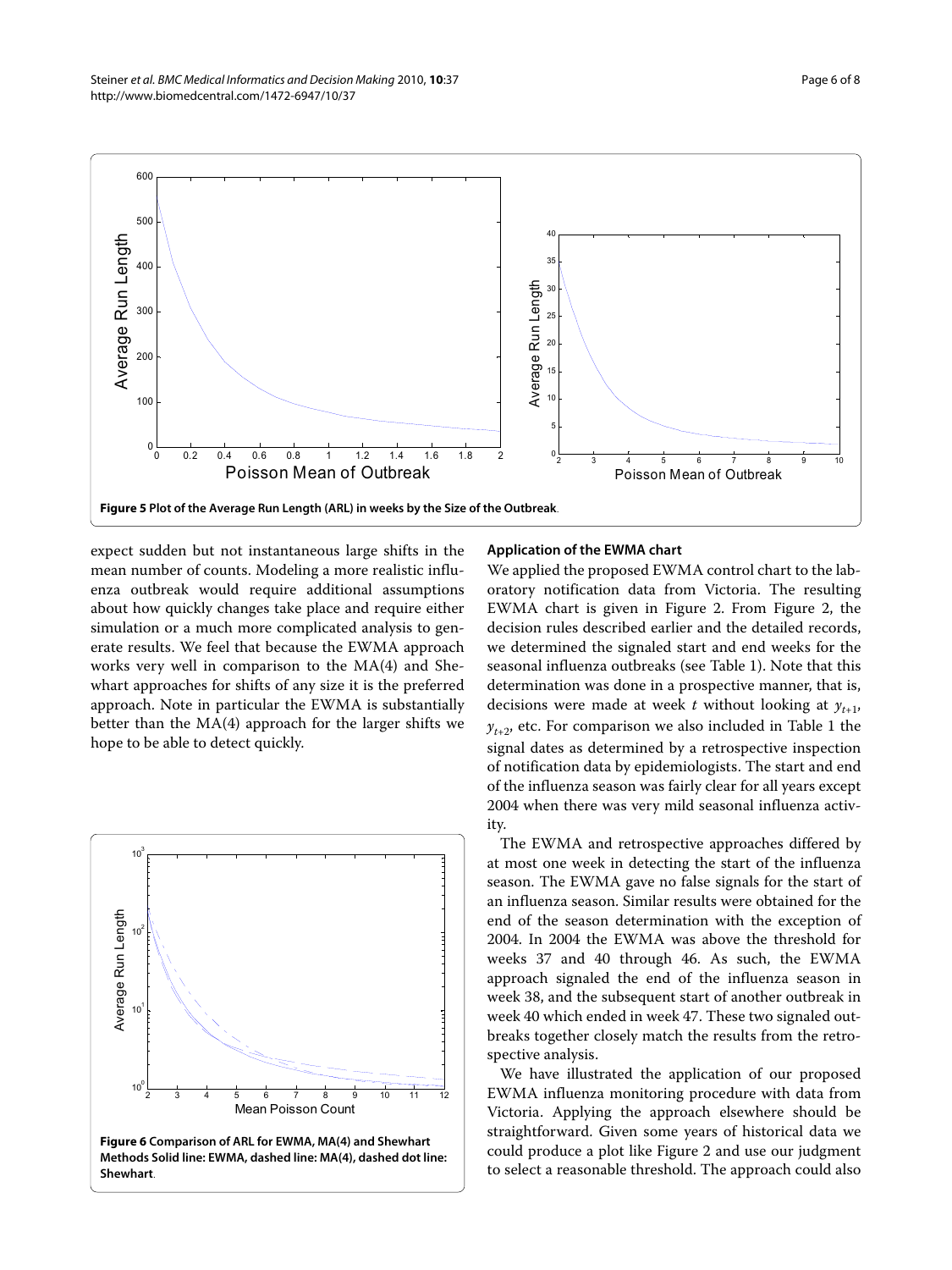|      |               |     | <b>Retrospective Analysis</b> |                |        |                 |  |
|------|---------------|-----|-------------------------------|----------------|--------|-----------------|--|
|      | EWMA (week #) |     |                               | <b>Start</b>   |        | End             |  |
| Year | <b>Start</b>  | End | Week #                        | <b>Date</b>    | Week # | <b>Date</b>     |  |
| 2002 | 24            | 41  | 23                            | June 3-9       | 41     | Oct. 7-13       |  |
| 2003 | 31            | 43  | 31                            | July 28-Aug. 3 | 42     | Oct. 13-19      |  |
| 2004 | 37            | 38  | 37                            | Sept. 6-12     | 46     | Nov. 8-14       |  |
| 2005 | 23            | 40  | 22                            | May 30-June 5  | 40     | Oct. 3-9        |  |
| 2006 | 23            | 39  | 23                            | June 5-11      | 38     | Sept. 25-Oct. 1 |  |
| 2007 | 28            | 49  | 28                            | July 9-15      | 48     | Nov. 26-Dec. 2  |  |
| 2008 | 28            | 48  | 28                            | July 7-13      | 48     | Nov. 24-30      |  |

# **Table 1: Start and End Weeks of Victorian Influenza Season as Determined by Proposed EWMA Approach and Retrospective Analysis**

be used to monitor changes in other diseases. If detecting more moderate changes is the goal, smaller values of the smoothing constant *λ* would be preferred.

We have purposefully not used the seasonal nature of influenza to help us detect the start of an outbreak. Rather we use a local estimate of activity to determine if an outbreak has started. Using the seasonal time information is somewhat problematic since the start of the influenza season can vary considerable. Additionally, we required the monitoring procedure to be sensitive to any outbreak - not only the expected seasonal outbreak. As a result, the proposed EWMA procedure could also be useful for detecting influenza outbreaks in tropical climates where there is usually little or no seasonal effect.

We selected the EWMA threshold by applying the EWMA to some historical data and used our judgment to determine the best threshold. The threshold should be updated every few years to accommodate possible changes in the process such as changes in population, the number of tests conducted and the type of influenza tests commonly used.

It is questionable whether it is reasonable to incorporate a single measure capable of signaling the start of influenza outbreaks across large geographical areas such as Australia. A preferred approach would be to monitor influenza activity separately for smaller geographical areas such as states but this introduces other complications. With multiple EWMAs, the ARL to a false alarm is clearly smaller than that for each individual EWMA. Also for states with small population, the baseline number of laboratory notifications will be smaller and, relative to the mean, more variable than for larger states. For regions with larger populations and/or larger numbers of tests the thresholds would need to be higher, but the EWMA would still be appropriate. With larger counts the dis-

creteness problem in selecting thresholds for the moving average and Shewhart approaches would be lessened.

### **Conclusions**

We propose a simple, robust method for detecting the start and end of the influenza season that can also rapidly detect "out of season" influenza outbreaks. The data used to determine the threshold at which an alert is signaled are readily available with minimal delay where laboratory confirmed influenza is a notifiable disease. The method we propose is simple to implement and the calculations are relatively simple to execute. Baseline data from historical non-influenza periods of several years should be used to select the threshold. This will balance the desire for few false alarms and quick detection of an outbreak and will also provide accurate indications of the numbers of cases and the rate of increased testing at the beginning of past influenza seasons.

The EWMA method can also be used in other surveillance programs for the rapid detection of other diseases. Moreover, since seasonality is not inherent in the application of the model, the method can be used in tropical climates where seasonality of disease may not be apparent.

## **List of abbreviations**

EWMA: exponentially weighted moving average; ILI: influenza-like illness; ED: emergency department; GP: general practitioners; CUSUM: cumulative sum; EARS: early aberration reporting system; VIDRL: Victorian Infectious Diseases Reference Laboratory; PCR: polymerase chain reaction assay; RSV: respiratory syncytial virus; ARL: average run length

#### **Competing interests**

The authors declare that they have no competing interests.